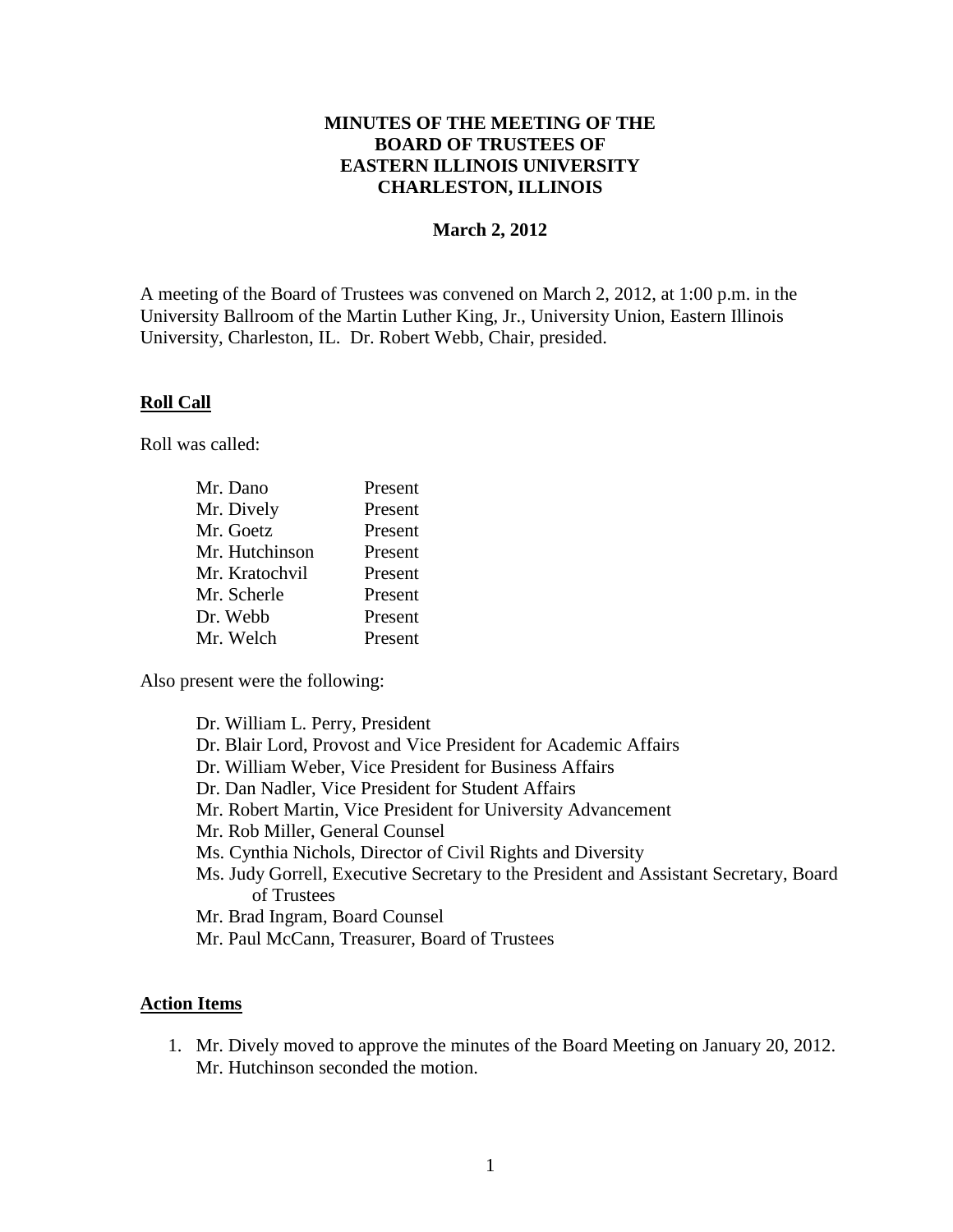Roll was called and the vote was as follows:

| Mr. Dano       | Yes |
|----------------|-----|
| Mr. Dively     | Yes |
| Mr. Goetz      | Yes |
| Mr. Hutchinson | Yes |
| Mr. Kratochvil | Yes |
| Mr. Scherle    | Yes |
| Mr. Welch      | Yes |
| Dr. Webb       | Yes |

Motion carried.

2. Mr. Kratochvil moved to approve the new Strategic Plan for Eastern Illinois University. Mr. Dano seconded the motion.

The Strategic Plan was developed during calendar year 2011 and is a rededication to our mission, a reaffirmation of who we are, and a reflection on our accomplishments.

Roll was called and the vote was as follows:

| Yes |
|-----|
| Yes |
| Yes |
| Yes |
| Yes |
| Yes |
| Yes |
| Yes |
|     |

Motion carried.

3. Mr. Welch moved to approve the purchase of a 400MHz High Performance Digital Nuclear Magnetic Resonance Spectrometer from Bruker Biospin, Billerica, MA at a cost of \$367,340.00. This unit would replace the spectrometer damaged by vandalism in the Chemistry Department. Fund source is appropriated and local funds. Mr. Hutchinson seconded the motion.

| Mr. Dano       | Yes |
|----------------|-----|
| Mr. Dively     | Yes |
| Mr. Goetz      | Yes |
| Mr. Hutchinson | Yes |
| Mr. Kratochvil | Yes |
| Mr. Scherle    | Yes |
| Mr. Welch      | Yes |
| Dr. Webb       | Yes |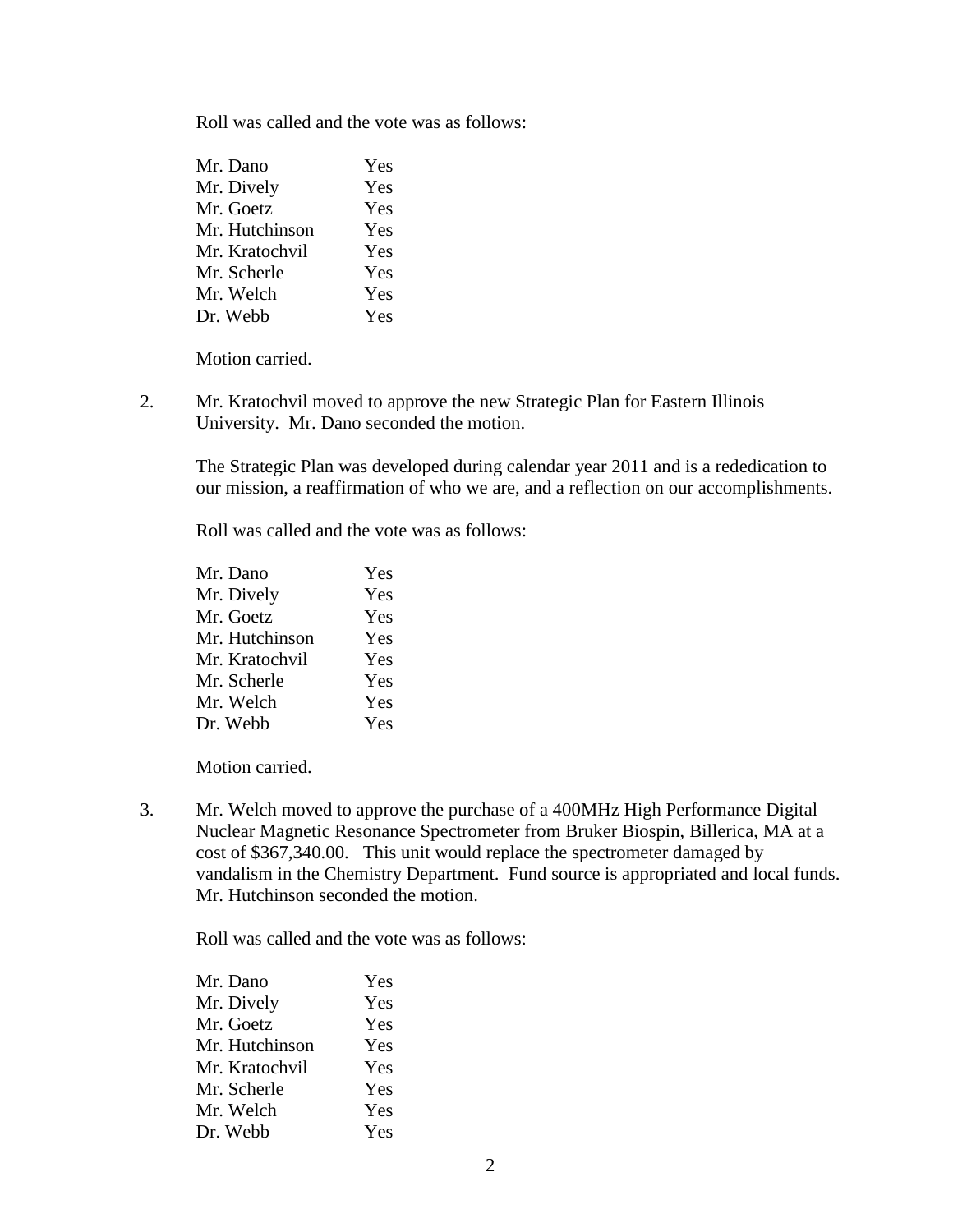Motion carried.

4. Mr. Kratochvil moved to approve the purchase of an Annual Supply of Chemicals from United Laboratories, St. Charles, IL at a cost not to exceed \$750,000.00 for the two-year period July 1, 2012 through June 30, 2014. This contract is for the annual supply of chemicals used to maintain process water in heating and cooling systems throughout campus as well as consulting and training services related to boiler and coil cleaning, bio-protection for coils and small cooling units and shutdown maintenance. Fund source is appropriated and local funds. Mr. Dano seconded the motion.

Roll was called and the vote was as follows:

| Mr. Dano       | Yes |
|----------------|-----|
| Mr. Dively     | Yes |
| Mr. Goetz      | Yes |
| Mr. Hutchinson | Yes |
| Mr. Kratochvil | Yes |
| Mr. Scherle    | Yes |
| Mr. Welch      | Yes |
| Dr. Webb       | Yes |
|                |     |

Motion carried.

5. Mr. Kratochvil moved to approve the Telephone Service Agreement with Consolidated Communications, Inc., Mattoon, IL at a cost not to exceed \$800,000.00. The agreement includes Centrex (local telephone), long distance, voice-mail, paging, operator, maintenance, refurbishing and internet services for a one-year period of July 1, 2012 through June 30, 2013. The University has an option to renew for four (4) additional years. Fund source is appropriated and local funds. Mr. Dano seconded the motion.

Roll was called and the vote was as follows:

| Yes     |
|---------|
| Abstain |
| Yes     |
| Yes     |
| Yes     |
| Yes     |
| Yes     |
| Yes     |
|         |

Motion carried.

6. Mr. Dively moved to approve the naming of Klehm Hall 1309, "In Recognition of Robert F. DeBolt, "62." This space is the Scanning Electron Microscope Lab used by the EIU School of Technology. Robert DeBolt, has made a gift to the EIU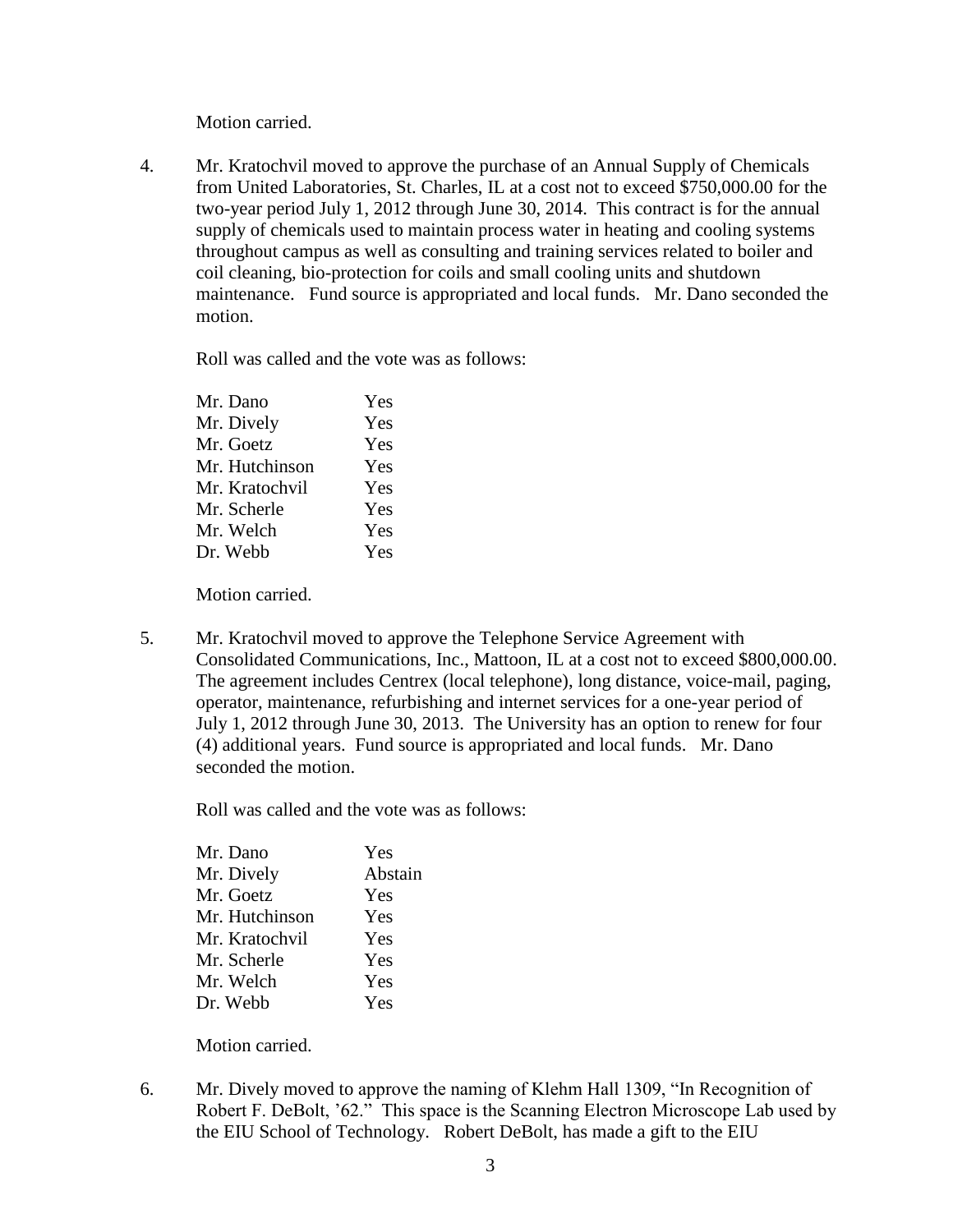Foundation to support the EIU School of Technology Future Fund. Mr. Scherle seconded the motion.

Roll was called and the vote was as follows:

| Mr. Dano       | Yes |
|----------------|-----|
| Mr. Dively     | Yes |
| Mr. Goetz      | Yes |
| Mr. Hutchinson | Yes |
| Mr. Kratochvil | Yes |
| Mr. Scherle    | Yes |
| Mr. Welch      | Yes |
| Dr. Webb       | Yes |
|                |     |

Motion carried.

7. Mr. Goetz moved to approve the naming of Klehm Hall 3104, "In Memory of Mark R. Rogstad, "79 and "81." This space is a classroom used by the EIU School of Technology. Mark R. Rogstad made a bequest to the EIU Foundation for the purpose of the EIU School of Technology Future Fund. Mr. Kratochvil seconded the motion.

Roll was called and the vote was as follows:

Motion carried.

8. Mr. Dano moved to approve the naming of Buzzard Hall Room 1842, "The Diana Peckham Memorial Journalism Lab." The naming of this room is based upon Ms. Diana Peckham"s contributions of service to journalism education in Illinois and her financial contribution to the Journalism Department at EIU. Mr. Kratochvil seconded the motion.

| Mr. Dano       | Yes |
|----------------|-----|
| Mr. Dively     | Yes |
| Mr. Goetz      | Yes |
| Mr. Hutchinson | Yes |
| Mr. Kratochvil | Yes |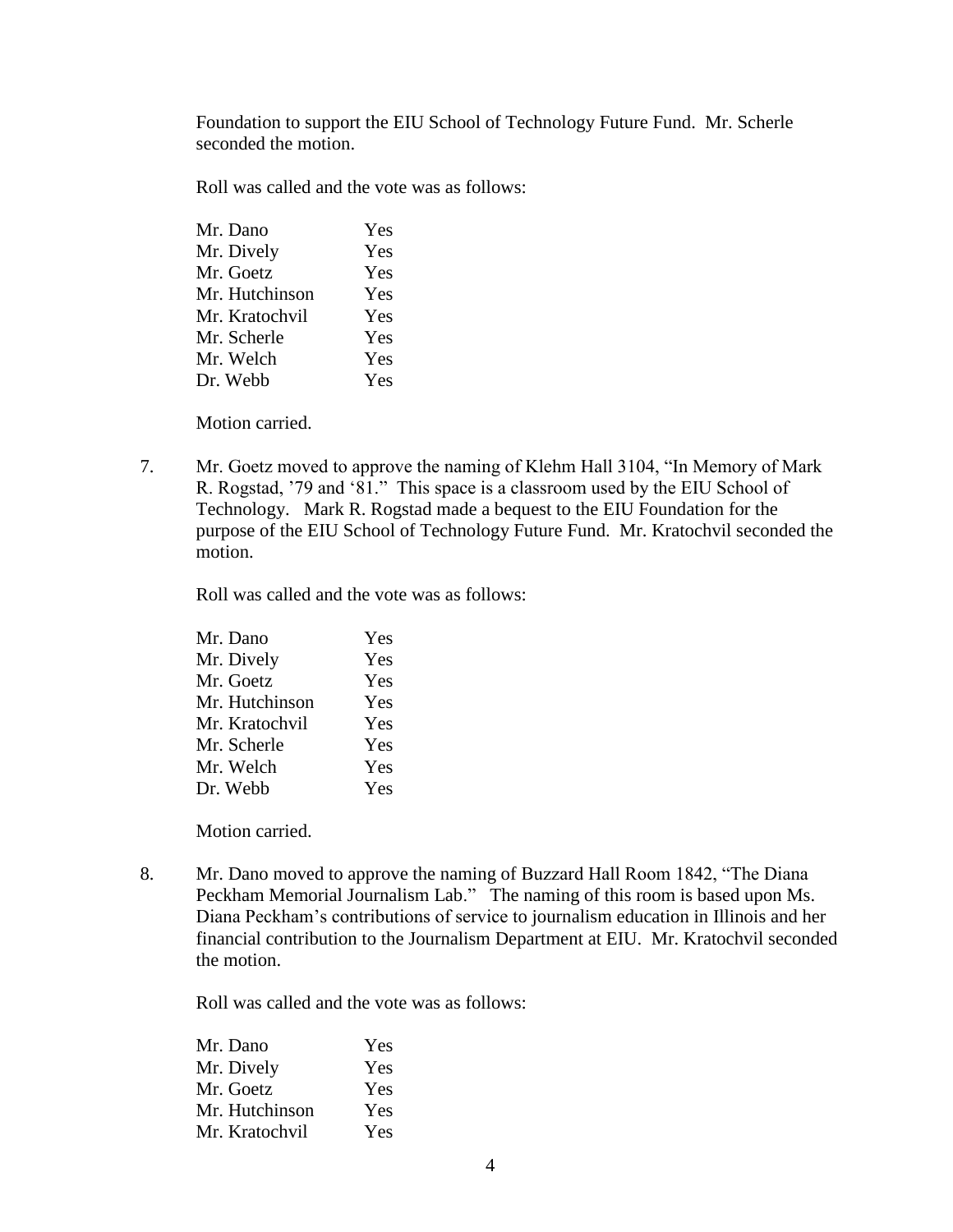Mr. Scherle Yes Mr. Welch Yes Dr. Webb Yes

Motion carried.

9. Mr. Dively moved to approve the tuition recommendations for FY 13; Mr. Kratochvil seconded the motion.

### **FY13 Tuition Recommendations**

## **Proposed FY13 Tuition (Fall 2012, Spring 2013, Summer 2013)**

**Undergraduate** - A student who has not earned the baccalaureate degree will pay the following tuition:

|                                                            | <b>Illinois Resident</b> |                 |                 |
|------------------------------------------------------------|--------------------------|-----------------|-----------------|
|                                                            | <b>Present</b>           | <b>Proposed</b> | <b>Increase</b> |
| Continuing, Non-guaranteed Students<br>- Per Semester Hour | \$218.00                 | \$239.00        | \$21.00         |
| FY13 New Students – Per Semester Hour                      |                          | \$279.00        |                 |

Effective FY05, state law (110 ILCS 665/10-120) provides that tuition for new undergraduate Illinois resident students will remain the same for four continuous academic years. The guaranteed tuition rate period is extended for undergraduate degree programs approved by the University for completion in more than four years. The extension is limited to the minimum number of additional semester(s) to complete the program as approved by the University. This list of programs approved by the University for completion in more than four years is maintained by the Provost. In addition, state law limits the tuition increase applied in a continuing resident undergraduate student's fifth and sixth years.

| Previous Rates: |  |
|-----------------|--|
|-----------------|--|

| FY12 Guaranteed Students – Per Semester Hour | \$269.00 |
|----------------------------------------------|----------|
| FY11 Guaranteed Students – Per Semester Hour | \$254.00 |
| FY10 Guaranteed Students – Per Semester Hour | \$239.00 |

|                                                            | <b>Non-Resident</b> |                 |                 |
|------------------------------------------------------------|---------------------|-----------------|-----------------|
|                                                            | <b>Present</b>      | <b>Proposed</b> | <b>Increase</b> |
| Continuing, Non-guaranteed Students<br>- Per Semester Hour | \$654.00            | \$717.00        | \$63.00         |
| FY13New Students – Per Semester Hour                       |                     | \$837.00        |                 |
| Previous Rates:                                            |                     |                 |                 |
| FY12 Guaranteed Students – Per Semester Hour               |                     | \$807.00        |                 |
| FY11 Guaranteed Students – Per Semester Hour               |                     | \$762.00        |                 |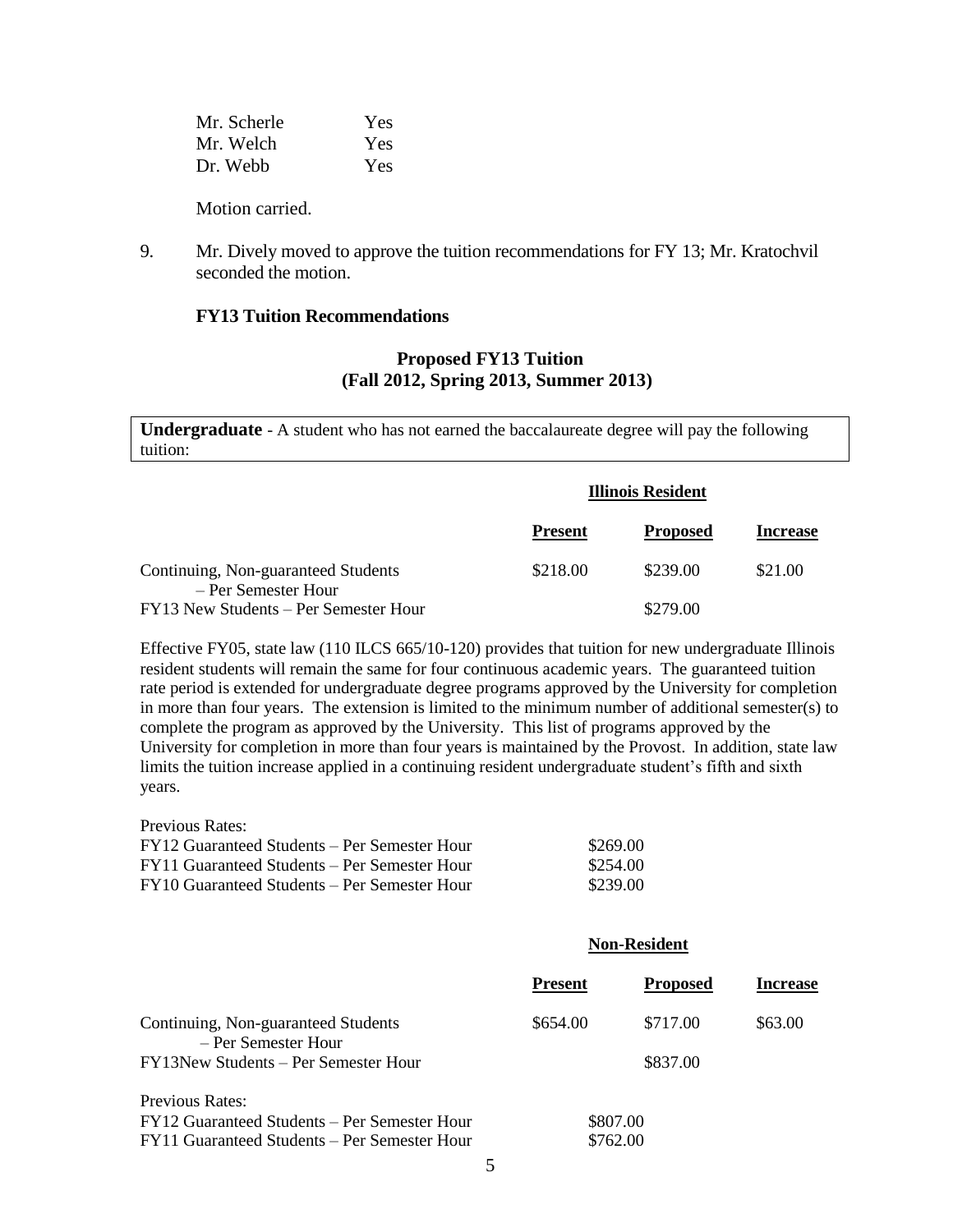**Graduate -** A post-baccalaureate student will pay the following tuition (regardless of the level of courses in which he/she enrolls):

|                          | <b>Illinois Resident</b> |                 |                 |
|--------------------------|--------------------------|-----------------|-----------------|
|                          | <b>Present</b>           | <b>Proposed</b> | <b>Increase</b> |
| <b>Per Semester Hour</b> | \$269.00                 | \$279.00        | \$10.00         |
|                          | <b>Non-Resident</b>      |                 |                 |
|                          | <b>Present</b>           | <b>Proposed</b> | <b>Increase</b> |
| <b>Per Semester Hour</b> | \$645.00                 | \$670.00        | \$25.00         |

Roll was called and the vote was as follows:

| Mr. Dano       | Yes |
|----------------|-----|
| Mr. Dively     | Yes |
| Mr. Goetz      | Yes |
| Mr. Hutchinson | Yes |
| Mr. Kratochvil | Yes |
| Mr. Scherle    | Yes |
| Mr. Welch      | Yes |
| Dr. Webb       | Yes |
|                |     |

Motion carried.

10. Mr. Hutchinson moved to approve the fee recommendations for FY 13; Mr. Scherle seconded the motion.

#### **FY13 Fee Increases (Previously Approved)**

| <b>FY13 Student Fee Increases (Previously Approved)</b><br>(Fall 2012, Spring 2013, Summer 2013) |  |                              |                    |                  |
|--------------------------------------------------------------------------------------------------|--|------------------------------|--------------------|------------------|
|                                                                                                  |  | <b>Present</b>               | <b>Proposed</b>    | <b>Increase</b>  |
| <b>Campus Improvement Fee</b><br>(Per Semester Hour)                                             |  | FY13 \$17.00<br>FY14 \$19.50 | \$19.50<br>\$22.00 | \$2.50<br>\$2.50 |

Rationale: Additional resources generated from the fee will be used for renovations in labs and classrooms in the physical sciences building and life sciences building and to support new construction.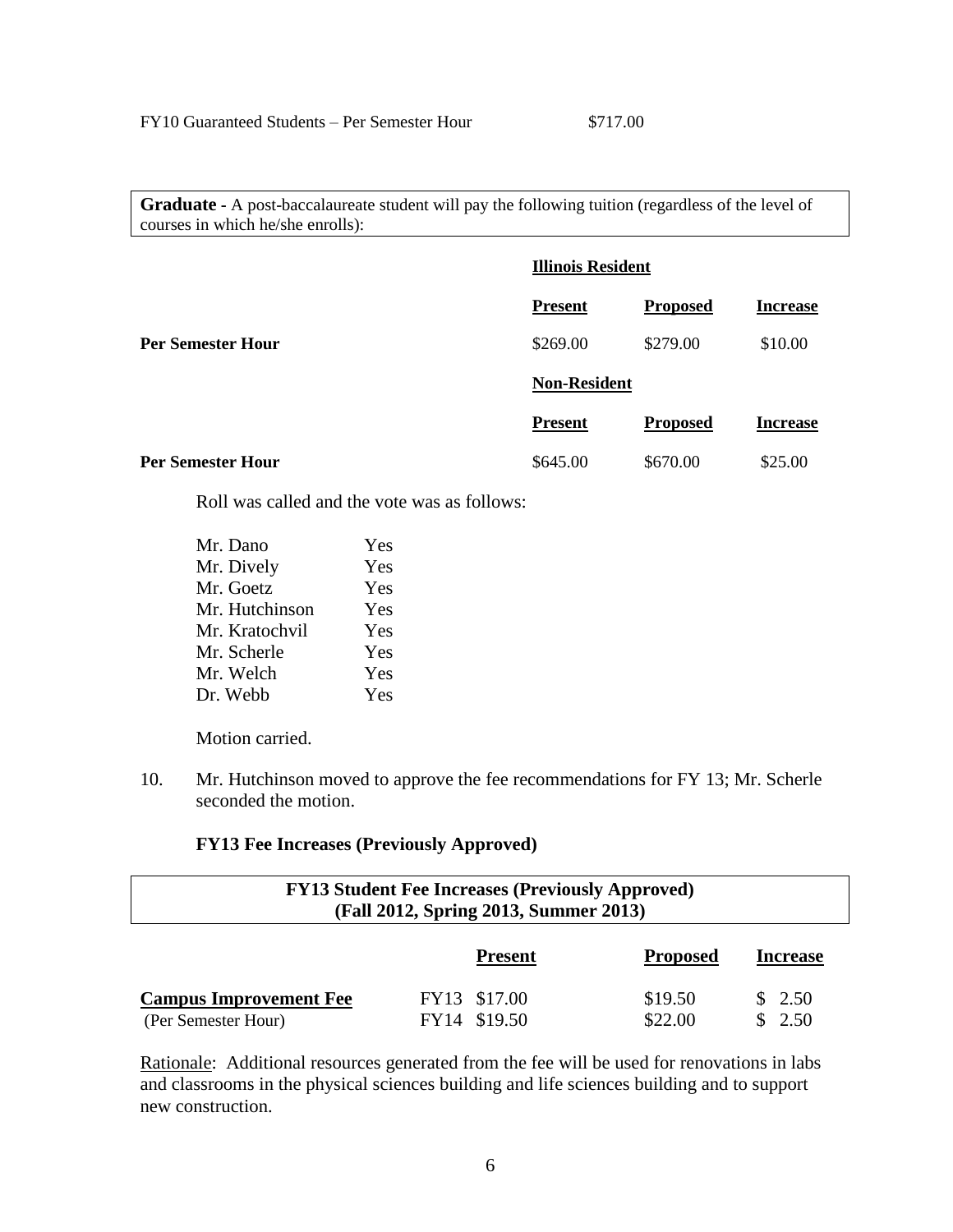|                           | <b>Present</b> | <b>Proposed</b> | <b>Increase</b> |
|---------------------------|----------------|-----------------|-----------------|
| Lantz-O'Brien Operations/ | FY13 \$3.00    | \$3.50          | $\text{\$}$ .50 |
| <b>Bond-Revenue Fee</b>   | FY14 \$3.50    | \$4.00          | \$ .50          |
| (Per Semester Hour)       |                |                 |                 |

Rationale: Additional resources generated from the fee will be used to: replace roofs, ceilings, and plumbing; repair outdoor basketball and tennis courts; improve heating, air conditioning, and ventilation; renovate bathrooms; and repair the Panther Trail.

|                         | <b>Present</b> | <b>Proposed</b> | <b>Increase</b> |
|-------------------------|----------------|-----------------|-----------------|
| <b>Grant-in-Aid Fee</b> | FY13 \$149.79  | \$154.66        | \$4.87          |

\*In 1982, the Board of Governors approved the indexing of the Grant-in-Aid fee equal to the increase in the approved room and board rates (approved at the January 20, 2012 BOT meeting). For FY13 a rate of 3.25% is applied to the Grant-in-Aid Fee.

Roll was called and the vote was as follows:

| Mr. Dano       | Yes |
|----------------|-----|
| Mr. Dively     | Yes |
| Mr. Goetz      | Yes |
| Mr. Hutchinson | Yes |
| Mr. Kratochvil | Yes |
| Mr. Scherle    | Yes |
| Mr. Welch      | Yes |
| Dr. Webb       | Yes |

Motion carried.

11. Mr. Kratochvil moved to approve Dr. Perry"s recommendation for the awarding of an Honorary Degree from Eastern Illinois University to Sean Payton; Mr. Scherle seconded the motion.

Mr. Payton (BA "87) is the coach of the 2010 Super Bowl XLIV Champion New Orleans Saints and was the NFL Coach of the Year in 2006 as well as the recipient of other awards from Eastern Illinois University and the NCAA. Mr. Payton and his wife founded the Play It Forward Foundation to raise funds for families and children in need, and he was instrumental in helping revitalize the city of New Orleans after Hurricane Katrina.

| Mr. Dano       | Yes |
|----------------|-----|
| Mr. Dively     | Yes |
| Mr. Goetz      | Yes |
| Mr. Hutchinson | Yes |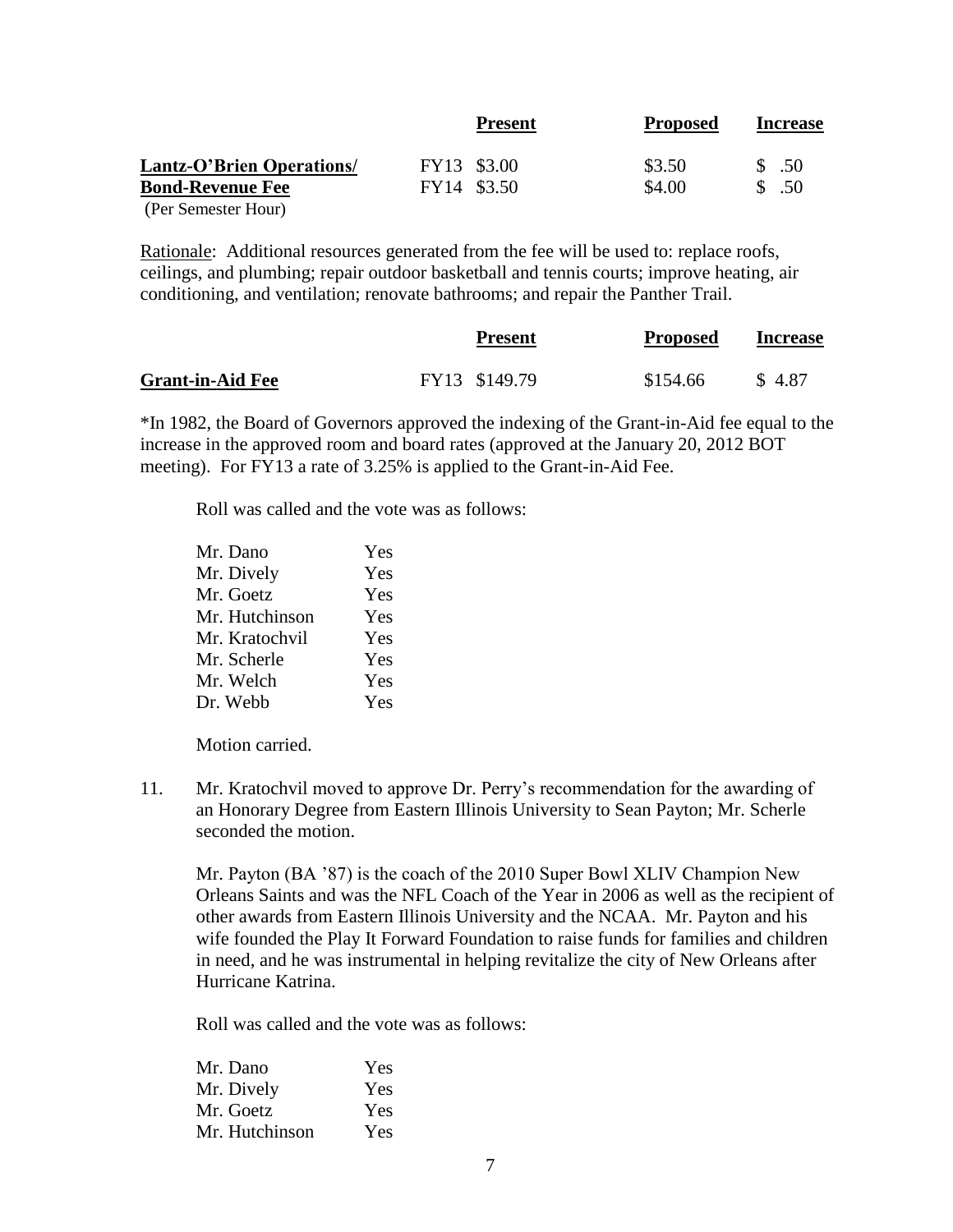| Mr. Kratochvil | <b>Yes</b> |
|----------------|------------|
| Mr. Scherle    | <b>Yes</b> |
| Mr. Welch      | <b>Yes</b> |
| Dr. Webb       | <b>Yes</b> |

Motion carried.

12. Mr. Dano moved to approve Dr. Perry"s recommendation for the awarding of an Honorary Degree from Eastern Illinois University to Robert Corn-Revere; Mr. Hutchinson seconded the motion.

Mr. Corn-Revere specializes in First Amendment and communications law. Mr. Corn-Revere has successfully argued cases in front of the U. S. Supreme Court, and he has written extensively on First Amendment and communications-related issues and provided expert testimony before various congressional committees.

Roll was called and the vote was as follows:

| Mr. Dano       | Yes |
|----------------|-----|
| Mr. Dively     | Yes |
| Mr. Goetz      | Yes |
| Mr. Hutchinson | Yes |
| Mr. Kratochvil | Yes |
| Mr. Scherle    | Yes |
| Mr. Welch      | Yes |
| Dr. Webb       | Yes |
|                |     |

Motion carried.

13. Mr. Kratochvil moved to approve Dr. Perry"s recommendation for the awarding of an Honorary Degree from Eastern Illinois University to Robert Holmes; Mr. Welch seconded the motion.

Mr. Holmes is the founder of the Astronomical Research Institute. He has built and operates a private observatory that includes three telescopes of international significance and is currently building what will be the largest privately held telescope in the world. Mr. Holmes' work benefits about 300 schools in 40 countries each year.

| Yes |
|-----|
| Yes |
| Yes |
| Yes |
| Yes |
| Yes |
| Yes |
| Yes |
|     |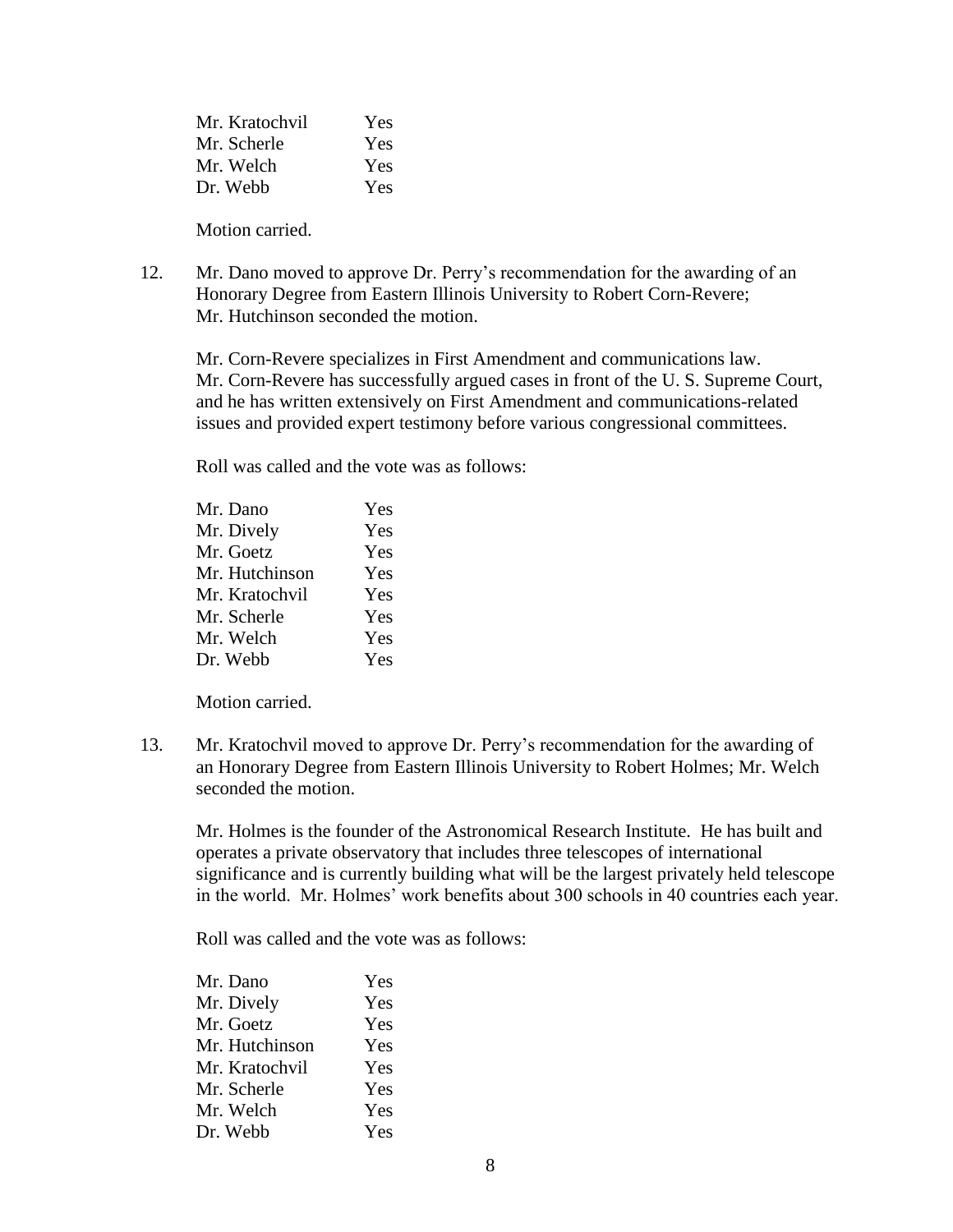Motion carried.

14. Mr. Goetz moved to approve Dr. Perry"s recommendation for the awarding of an Honorary Degree from Eastern Illinois University to Julie Nimmons; Mr. Dively seconded the motion.

Ms. Nimmons (BA "77) served on the Board of Trustees for Eastern Illinois University and as Chairperson of the Steering Committee for EIU"s first capital campaign, EI&U Expect Greatness Campaign. Ms. Nimmons has served as Vice Chairman for the National Board of Trustees for the Fellowship of Christian Athletes, on the Board of Directors for the Alliance for the Future of Israel, as a volunteer at Children"s Hospital in St. Louis, MO, and as a mentor for the Advancing Women in Leadership program at St. Louis University, St. Louis, MO. She also served on advisory boards for Lincoln Land Community College, Eastern Illinois University, Illinois Governor"s Council on Health and Physical Fitness, National Athletic Trainers Association Research and Education Foundation Board and on the Sporting Goods Industry Hall of Fame Committee. During her tenure at Schutt Sports, Ms. Nimmons was twice named as one of the 25 Leaders to Watch in the sporting goods industry, and Schutt Sports received additional recognitions under her leadership.

Roll was called and the vote was as follows:

| Mr. Dano       | Yes |
|----------------|-----|
| Mr. Dively     | Yes |
| Mr. Goetz      | Yes |
| Mr. Hutchinson | Yes |
| Mr. Kratochvil | Yes |
| Mr. Scherle    | Yes |
| Mr. Welch      | Yes |
| Dr. Webb       | Yes |

Motion carried.

## **Information Items**

### **President's Report**

Dr. Perry asked Dr. Lord and Dr. Weber to introduce presenters from the Center for Academic Technology Services (CATS), and the department of Information Technology Services (ITS). Dr. Lord introduced Mr. John Henderson, Assistant VP for Academic Affairs and director of CATS, and Dr. Weber introduced Ms. Kathy Reed, Assistant VP for Information Technology Services.

Ms. Reed provided a report on three divisions within ITS. Those include information systems, user services, and infrastructure technologies. Mr. Henderson shared information on four areas within CATS. Those include the digital & multi-media division, the Gregg Technology Center, the web office, and mobile applications. Ms. Reed and Mr. Henderson also mentioned areas of collaboration between ITS and CATS, such as desktop virtualization,